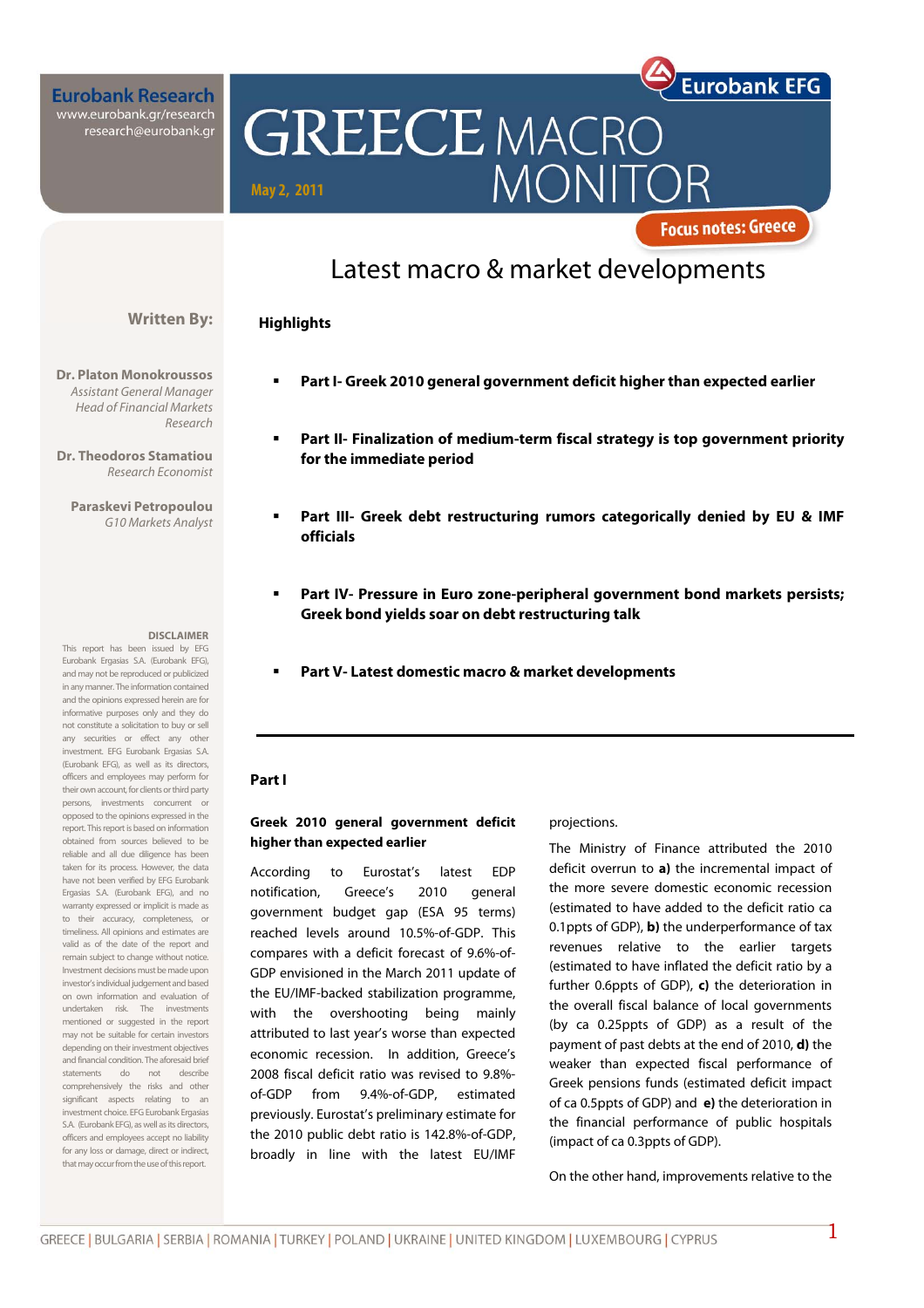# **GREECE MACRO MONITOR**



May 2, 2011

earlier official targets were observed in **a)** in the overall balance of reclassified state-owned enterprises (estimated to have slash the deficit by some 0.35ppts of GDP relative to the earlier targets), and **b)** the accrued interest payments adjustment of national accounts (impact of ca 0.29ppts of GDP). Note that the final 2011 budget document that passed parliament in December 2010 estimated last year's general government deficit at 9.4%-of-GDP. Following the deficit revisions, the Greek government repeated that they remain committed to achieving this year's deficit target of 7.5%-of-GDP, in line in the requirements of the present EU/IMF-backed stabilization programme. In addition to the fiscal measures included in the 2012-2015 medium-term fiscal plan the government has already announced its intention to implement additional measures worth ca €3bn this year, in a move to facilitate attainment of the 2011 fiscal target (see analysis below).

#### **Year-to-March 2011 state budget execution reveals weak revenue collection**

According to final data released by the General Accounting Office (GAO), the year-to-March central government budget deficit reached ca €4.7bn, compared to €4.4bn in Q1 2010. This implies a 7.8% yoy increase in the Q1 2011 state budget gap, which is broadly in line with this year's budget target for the respective period. For the year 2011 as a whole, the budget law envisions a 3.9% yoy reduction in the central government deficit to €19.8 bn.

The state deficit realization in the first three months of 2011 was primarily driven by an 8.0% yoy drop in net ordinary budget revenues. The latter fell short of the corresponding 2011 budget target by €1.4 bn. Total tax receipts declined by €1.3 bn or - 10.6% relative to the same period a year earlier. This was the result of **a)** the non repetition of the January 2010 extension of the payment period for road duties (€0.4 bn), **b)** lower receipts from an extraordinary tax on profits of large companies (€0.1 bn), **c)** lower withholding personal income tax receipts in January-February 2011 and **d)** reduced receipts from the withholding personal income tax. On more positive note, VAT revenues increased by €0.2 bn or 4.7% yoy in Q1 2011. Specifically, VAT revenues from fuel and other goods increased by 24.8% yoy and 2.4% yoy, respectively, while VAT revenues from tobacco products decreased by 18.4% yoy.

On the spending side, ordinary budget expenditure increased by 3.5% yoy in Q1 2011, mainly as a result of the allocation of an amount of €0.4 bn for the settlement of past hospital debt. Furthermore, Interest expenditures increased by 15.6% yoy and primary expenditures declined by 2.3% yoy over the same period. Finally, Public Investment Budget (PIB) revenues increased by €0.3 bn or 121.4% yoy in Q1 2011, relative to an annual target of +27.7%. PIB expenditure fell by €0.7 bn, a

**Focus notes: Greece** 

decrease of 55.3% yoy, which compares with an annual target of +0.6% yoy.

| <b>Ordinary Budget</b>                                                 | <b>Jan-March</b><br>2011 (€bn) | <b>Jan-March</b><br>2011<br>(%YoY) | 2011<br><b>Budget Jan-</b><br><b>March</b><br>$(\epsilon$ bn) | <b>Annual</b><br>target<br>(%YoY) |
|------------------------------------------------------------------------|--------------------------------|------------------------------------|---------------------------------------------------------------|-----------------------------------|
| 1. Net Revenues (a-b-c)                                                | 11.12                          | -8.0                               | 12.49                                                         | 8.5                               |
| a. Gross revenue                                                       | 11.93                          | $-9.2$                             | 13.24                                                         | 5.6                               |
| <b>b. NATO revenues</b>                                                | 0.02                           | 463.0                              | 0.00                                                          | 207.7                             |
| c. Tax returns                                                         | 0.83                           | $-22.0$                            | 0.77                                                          | $-23.7$                           |
| 2. Expenditure<br>(α+β+γ+δ+ε+στ)                                       | 15.76                          | 3.5                                | 15.60                                                         | 6.6                               |
| a. Primary expenses                                                    | 12.09                          | $-2.3$                             | 11.87                                                         | 1.9                               |
| β. Transfer to hospitals<br>for the settlement of<br>part of past debt | 0.38                           |                                    | 0.17                                                          | 19.9                              |
| y. NATO expenditures                                                   | 0.00                           |                                    | 0.00                                                          | 73.9                              |
| δ. Military equipment<br>expenditure                                   | 0.05                           |                                    | 0.37                                                          | 57.3                              |
| ε. Forfeiture of<br><b>Government Guarantees</b>                       | 0.01                           | $-77.6$                            | 0.04                                                          | 0.0                               |
| στ. Interest costs                                                     | 3.23                           | 15.6                               | 3.16                                                          | 20.4                              |
| <b>Public Investment</b><br><b>Budget (PIB)</b>                        |                                |                                    |                                                               |                                   |
| 3. Revenue                                                             | 0.61                           | 121.4                              | 0.00                                                          | 27.7                              |
| 4. Expenditure                                                         | 0.68                           | $-55.3$                            | 1.60                                                          | 0.6                               |
| 5. Budget deficit (-) or<br>budget surplus (+)<br>$(1-2+3-4)$          | $-4.70$                        | 7.5                                | $-4.70$                                                       | $-3.9$                            |

Source: Ministry of Finance

#### **art II P**

#### **inalization of medium-term fiscal strategy is top government F priority for the immediate period**

On April 15th, the Greek government presented its eagerlyawaited medium-term fiscal strategy plan for the period 2012- 2015. The plan, which constitutes a key conditionality under the present EU/IMF-backed stabilization programme, aims to bring the fiscal position to a more sustainable path and eliminate the excessive deficit by the end of the reference period. The mediumterm strategy also incorporates an ambitious program of privatizations and management of state assets, targeting significant state revenue that can be used to reduce the public debt ratio by as much as 20pts-of-GDP until 2015. The specifics and operational modalities of the plan will be announced early this month, ahead of the expected submission of the respective bill to parliament by mid-May 2011. Parliamentary vote is expected in early June 2011.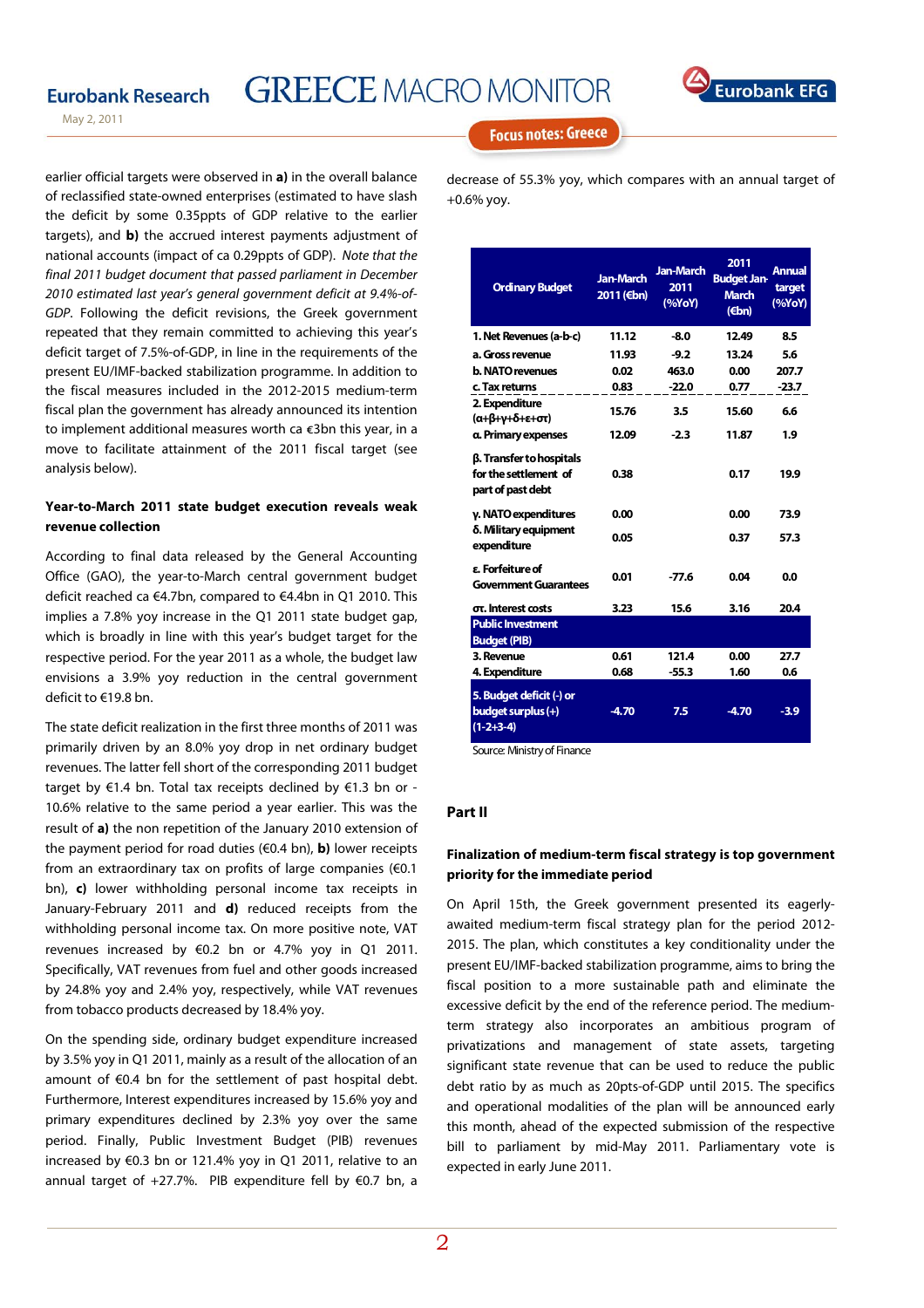# **GREECE MACRO MONITOR**



May 2, 2011

The medium-term fiscal plan for the 2012-2015 period envisions a reduction in the general government budget deficit to just €3bn by 2015, from ca €17 bn expected in 2011. The budget deficit targets for the coming years are expected as follows: 6.4% of-GDP in 2012; 4.8%-of-GDP for 2013 and 2.6%-of-GDP in 2014 and below 1%-of-GDP in 2015. In nominal terms, the fiscal adjustment package for the period 2012-15 amounts to some €23bn (= €9bn in revenue-generating measures + €14bn in expenditure cuts). This comes on top of ca €3bn of additional austerity measures to be implemented in 2011, aiming to address risks to this year's deficit target, as a result of the protracted domestic recession and below-target tax revenue growth. Note that the March 2011 update of the EU/IMF stabilization programme identified a 1.7ppts.-of-GDP gap in Greece's fiscal program this year.

According to the medium-term plan, the adjustment specified above follows a 5ppts-of-GDP reduction in the general government deficit in 2010. With regards to the revenue and expenditure targets of the medium term fiscal strategy, the plan aims to **a)** reduce general government expenditure (ppts.-of-GDP) to 44% by 2015, from ca 50.1% estimated in 2010 and **b)** increase general government revenue (ppts.-of-GDP) to 43% by 2015, from ca 42.3% estimated in 2010. Note that the end-2015 targets for the general government revenue and expenditure ratios (ppts-of-GDP) coincide with the respective realization in the years 2000 and 2003.

According to Prime Minister George Papandreou, the latter supports the attainability of the respective revenue/expenditure targets, conditional on a rigorous implementation of the fiscal plan. According to official projections, a no-policy-change scenario would see both the general government revenue and expenditure ratios remaining broadly unchanged (if not deteriorating further) in the coming four year relative to their respective levels at the end of 2010. Table 1 at the end of this report presents in some detail the main drivers and quantitative assessment of the projected fiscal adjustment in 2011-2015.

#### **Privatization & state asset management plan**

In an effort to generate significant revenue from privatization and a better utilization of state assets, the government's Medium-Term Fiscal Strategy presents a general framework envisioning the generation of some €15bn during the period 2011-2013 and a total of €50bn until 2015. If successfully implemented, the programme is officially expected to reduce the public debt-to-GDP ratio by ca 20ppts until 2015 and also generate extra savings of €3n/annum in the form of lower interest payments.

The new plan of privatization and management of commercial state assets will cover a broad array of sectors and economic activities, ranging from infrastructure, energy and

## **Focus notes: Greece**

telecommunications to real estate and gaming companies. According to government projections, potential inflows to state coffers from these activities are **a)** €10-15bn expected to be generated by public enterprises and infrastructure, and **b)** €25- 35bn from the strategic management of rights and developments of public real estate assets.

As to the projected timetable of total revenues generated by the programme, the plan specifies the following annual amounts:

- €2-4bn in 2011
- €5.5-7.5bn in 2012
- $64.5 5.5$  hn in 2013
- Total in 2011-2013: €12-17bn

Table 2 at the end of the report depict in detail the State's projected transactions in 2011-2013

### **BoG Governor's annual report notes progress in implementing EU/IMF-agreed stabilization programme, though significant risks remain**

The recently released annual report of the Bank of Greece Governor noted the "significant" progress made so far with respect to the EU/IMF-agreed reforms, but flagged for significant lingering risks in the form of **a)** the heavy and increasing public debt burden, **b)** a more severe than initially expected domestic economic recession, **c)** negative labor market developments and **d)** a lack of consensus among the general public with respect to the causes of the current crisis and the measures need to confront it. At the same time, the report forecasted a continuation of the recession in 2011, with real GDP growth seen contracting by a further 3.0% (risks to the downside) and the unemployment rate expected to remain above 15%. (Note that the January 2010 unemployment reading was already 15.1%). Credit growth is expected on the negative side for 2011. On a more positive note, BoG expects a further improvement in economic competitiveness this year on the back of favorable relative ULC developments.

#### **Part III**

#### **Greek debt restructuring rumors categorically denied by EU & IMF officials**

Reinforcing worries over a possible Greek debt restructuring, German Finance Minister Wolfgang Schaeuble was quoted as saying in Die Welt newspaper a couple of weeks earlier that "further steps will have to be taken" in case a progress report, the European Commission and the ECB will publish in June, raises doubts about Greece's debt sustainability. The German Finance Minister noted that any debt restructuring would need to be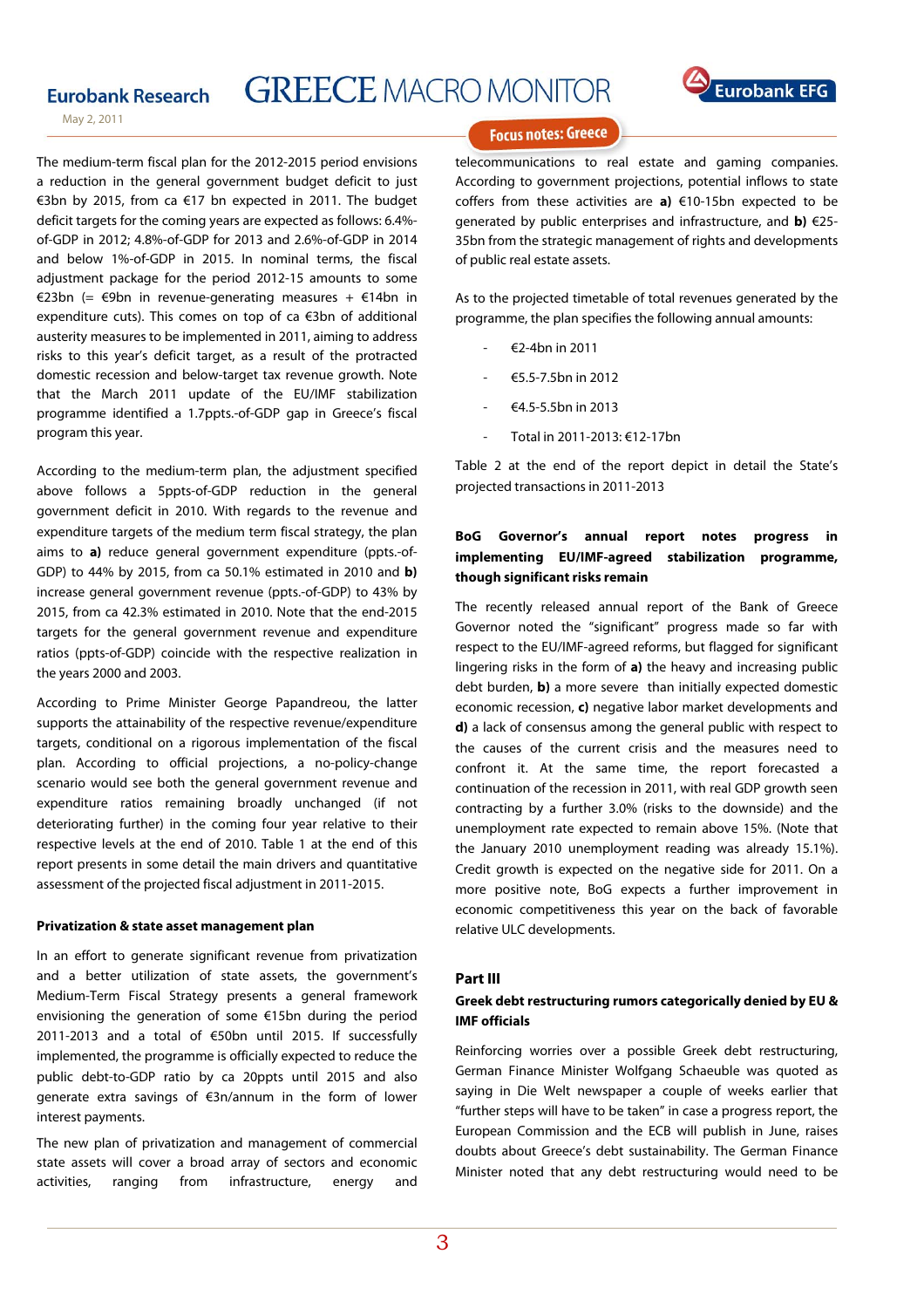# **GREECE MACRO MONITOR**



May 2, 2011

 done on a voluntary basis before 2013. Echoing these comments, German minister for European Affairs, Werner Hoyer said last week that a Greek debt restructuring "would not be a disaster" and his country would back such a scheme, provided that would be implemented on a voluntary basis. Separately, the German parliamentary spokesman for budgetary issues told Reuters that German government sources do not expect that Greece will make it through the summer without restructuring its debt. Along these lines, German Chancellor Angela Merkel's Economic Advisor, Lars Feld, said on Bloomberg Television last week that the debt-laden country could not avoid restructuring its debt and should be done sooner than later. Similar voices even came out from within the ruling PASOK party. Mrs. Vasso Papandreou, head of parliament's economic affairs committee, said in early April that "it is better to have a restructuring now, not necessarily haircuts but perhaps a repayment extension, since the situation is gonging nowhere".

On their part, EU and IMF officials continued to categorically deny over the last few weeks speculation of a Greek debt restructuring. IMF general director Strauss-Kahn stressed out recently that Greece's EU/IMF lending program was designed on the assumption that the country will repay its debt rather than restructure it and that "nothing has changed". Along these lines, European President Herman van Rompuy pointed out during a recent visit to Greece that a debt restructuring "is out of the question".

The ECB also opposes such a scenario. Under the Securities Market Programme (SMP), the ECB has so far purchased outright some €76bn of euro government bonds, with roughly half of that amount thought to be Greek sovereign bonds. The direct holdings of sovereign bonds are not the only exposure the ECB has to Greece. The European Central Bank also holds bonds it has accepted from Greek financial institutions as collateral in its lending operations. Executive Board Member Lorenzo Bini Smaghi warned recently that a Greek debt restructuring would have "catastrophic" effects for a large part of Greece's banking system. In similar lines, ECB's Juergen Stark suggested last week that such a development would be "short sighted and bring considerable drawbacks", risking a new banking crisis worse than that unleashed by the collapse of Lehman Brothers in September 2008.

According to the latest Bank for International Settlements (BIS) data, European banks held \$160.9bn of exposure to Greek entities in Q4 2010, including credit to both public and private sector borrowers. French and German banks were the main lenders holding €53.0bn and €34.0bn of Greek loans respectively. Total foreign exposure to Greece has fallen some 13% in Q4 2010 compared to the prior quarter but the scale is still considered high, supporting the notion that an outright Greek debt

#### **Focus notes: Greece**

restructuring could have significant implications for the broader European financial system.

Greek Prime Minister George Papandreou added his voice to the chorus of European and IMF officials opposing a debt restructuring scheme warning that such a development would be catastrophic for domestic banks and pension funds holding Greek debt. Greek banks are estimated to hold some €60bn of GGBs (in face value-terms or around 20% of the country's overall sovereign debt). Regarding pension funds, IKA –the biggest Greek pension fund- is estimated to hold almost two third of its liquid assets in Greek bonds and Treasury bills.

Despite official denials and improved terms for Greece's EU loans at the extraordinary EU summit of March 11, market participants remain increasingly skeptical about the sustainability of the country's fiscal position. The main sources of concern are, among others, the ongoing challenges in pubic finances, the lingering economic recession and declining sovereign credit ratings.

#### **Part IV**

#### **Pressure in Euro zone-peripheral government bond markets Greek bond yields soar on debt restructuring talk persists;**

Persisting debt restructuring talk saw Greece underperforming in the euro area sovereign debt space in recent weeks. Greek government bonds moved sharply lower along the entirely maturity spectrum, with short-dated paper being hit the most. Indicatively, the 2-yr GGB yield hit fresh all-time highs around 25.4% late last week against levels below 16% in early April (at the time of writing, it was trading close to 25%). Against this environment, the 2/10-yr yield segment of the GGBs curve undertook further invertion over the last few sessions, pricing in a higher risk of some form of a credit event than previously the case. The corresponding spread stood close to -913bps at the time of writing, not far from -926bps all-time lows recorded in the prior session and levels around 305bps in early April. Meanwhile, the 10-yr GGB yield spread to German Bund remained in a widening trend for the fourth week in a row hovering around 1263bps in late European trade, not far from 1289bps fresh closing record highs marked mid-last week. Persisting worries over a debt restructuring scheme suggests risks for further widening near-term while the technical picture indicates that only a sustained move below 850/800bps (mid-February lows) has the potential to negate the current rising trend. Buyinginterest for Greek government paper moved significantly lower over the last few sessions with the secondary market volume in the HDAT platform declining sharply. Over the last three weeks of April, the daily average turnover stood around €121.2mn, down from €974mn in March and well below €10.6bn in the same month a year earlier.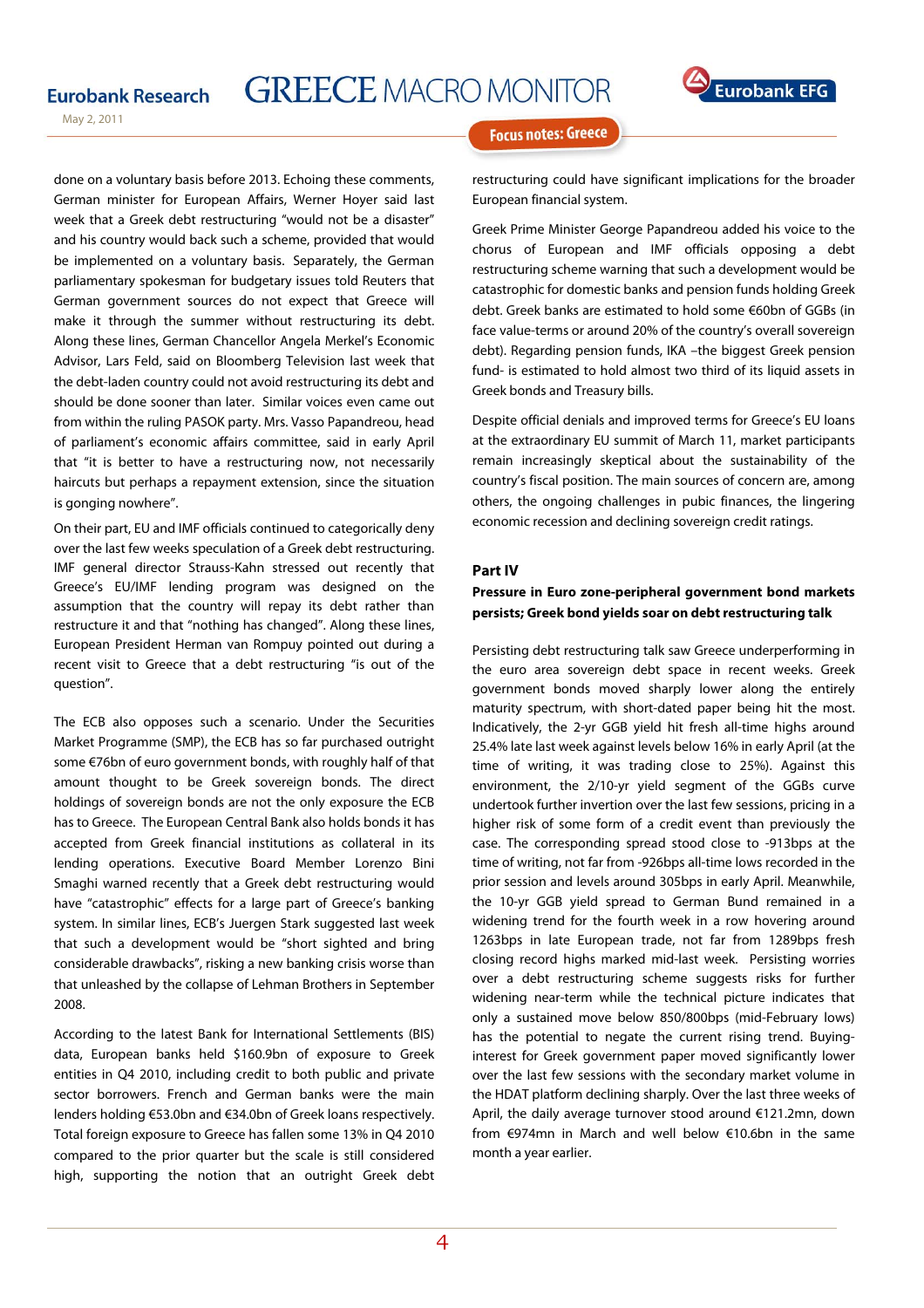## **GREECE MACRO MONITOR**



May 2, 2011

Greek restructuring talk dragged euro area peripheral peers sharply lower amid renewed EMU contagion fears and heightened debt sustainability worries. **Ireland** was also among the worst performers. Moody's cut earlier this month Ireland's sovereign credit rating by two notches to Baa3 from Baa1 –two notches below both Fitch and S&P- with a negative outlook, citing deteriorating government finances as a result of higher ECB interest rates and weak economic growth prospects. The 10-yr Irish government bond yield spread to German Bund was standing close to 723bps at the time of writing, just 10bps narrower from all-time highs recorded in the prior session. **Portugal** also fared poorly. The corresponding spread rose to fresh record highs of 640bps late last week, up from levels near 515bps in early April amid heightened worries over Portugal's EU/IMF bailout plan after the Finnish euroskeptic party surged in April 17 general election. The "True Finns" party, which has vowed to oppose the proposed rescue package for Portugal, came in the third place, recording the biggest election gains of any political party. It secured 18.7% of the votes and 39 seats in the 200-seat parliament vs. just 4.1% and 6 seats at the last election in 2007. In case the "True Finns" party plays a key role in parliament or even joins a coalition government, EU/IMF officials' efforts to seal Portugal's rescue plan by mid-May may be disrupted. Unlikely most eurozone countries, Finland requires approval from its parliament to take part in EU bail-outs. The National Coalition party which favors a bailout for Portugal and became the biggest party in parliament, won 20.4% of the votes and 44 seats. The main opposition Social Democratic Party, which supports the EU but requires the involvement of the private sector in any debt restructuring, came second with 19.1% of the votes and 42 seats. The new Finnish parliament convened on April 26<sup>th</sup>. The leader of the winning party Jyrki Kataine will most probably be elected as the new prime minister and will lead talks to form the new government. Mr. Kataine has set May 20 as the date for officially appointing a new government.

#### **Part V: Latest domestic macro & market developments**

#### **reek unemployment rises further in January. Ongoing G recession continues weighing on consumer spending**

**Greece's unemployment rate** remained in a rising path in January, jumping to a fresh record high of 15.1% from 14.8% in the prior month as the ongoing domestic recession continued to take its toll on the labor market. The Greek jobless rate was the second-highest in the 16-member euro area in January after Spain and well above the Eurozone average jobless rate which stood at 9.9% in the same month. The number of

**Focus notes: Greece** 

employed shrank 4.0% compared to January 2010 or by 178,159 people to 4,267,584. Young people were the most hit, with the jobless rate reaching 37% in the 15-24 age group and 21.3% for those aged 25 to 34. According to the 3rd review of the Economic Adjustment Programme for Greece, the unemployment rate is expected to remain in an upward trend this year as the economy is experiencing its third consecutive year of recession. It is estimated to average 14.8% in 2011 from 12.4% in 2010 before peaking at 15.0% in 2012. In a similar gloomy note, the Bank of Greece said in its 2010 annual report released last month that the average unemployment rate is likely to hit levels above 15% this year. However, a further deterioration to levels near 16.5% can not be ruled out in case measures, legislated earlier this year to enhance flexibility in the labor market, fail to be fully implemented.

Separately, **Greek retail sales** by volume continued to decline in February for the eleventh month in a row as wage restraint and higher taxation continue to curb disposable income. Sales in volume terms (including fuels and motor lubricants) fell by 10.6%yoy after dropping 16.0%yoy in January, pointing to a further contraction in consumer spending in the first quarter of this year. Retail sales by revenue declined by 7.0%yoy after a 10.5%yoy fall in the prior month, weighed down by weak consumer sentiment, rising unemployment and anemic credit growth. We expect consumer spending to remain in negative territory in the coming months with net exports providing the sole positive contributor to gross domestic product.

Adding to the recent string of domestic economic data releases, manufacturing activity remained in contractionary territory in April. The **Markit manufacturing purchasing managers' (PMI)**  index for Greece came in at 46.8, the highest reading in three months from 45.4 in March. Despite the April increase, the index remained firmly below the 50 boom-or-bust level that separates growth from contraction. New orders declined for the 12<sup>th</sup> consecutive month, employment continued to fall and production dropped for the 19<sup>th</sup> straight month albeit at the slowest pace since December 2009.

#### **CB lending to Greek banks inched down in February, but still E at elevated levels**

According to the most recent data from the Bank of Greece, ECB lending to Greek financial institutions dropped by 4.2%mom in February to stand at €90.4bn. Despite the February decline, ECB funding was still almost double compared to €49.7bn in the same month last year as Greek banks, seriously hit by the country's sovereign debt crisis, have been shut out from wholesale funding markets and continue to relay heavily on ECB liquidity.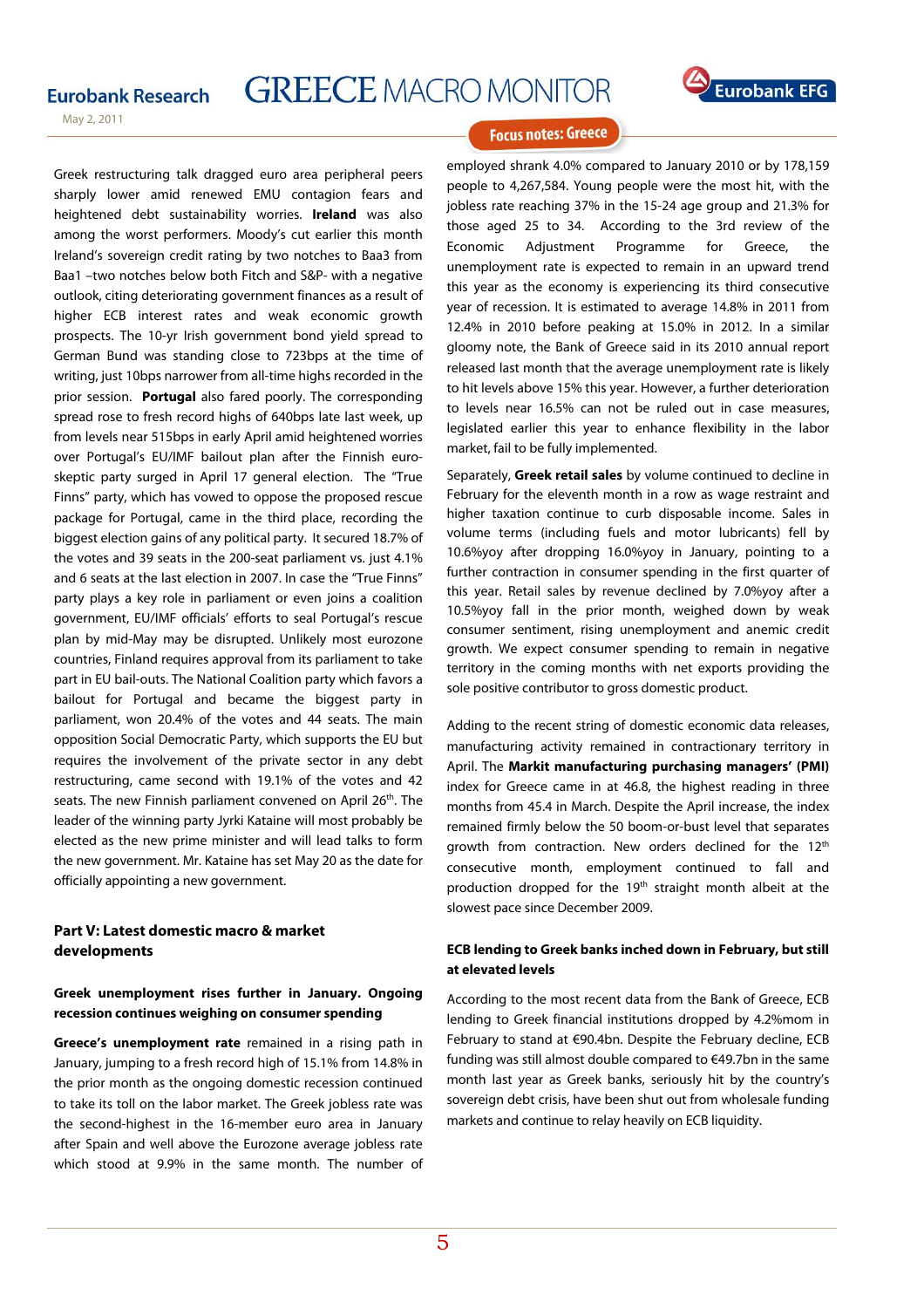# **GREECE MACRO MONITOR**



May 2, 2011

**Focus notes: Greece** 

|                | <b>Table 1: Fiscal Consolidation effort</b> |          |                                                                                                                                                       |  |  |  |
|----------------|---------------------------------------------|----------|-------------------------------------------------------------------------------------------------------------------------------------------------------|--|--|--|
|                | Areas of adjustment                         | % of GDP | <b>Specific Measures</b>                                                                                                                              |  |  |  |
|                |                                             |          | Implementation of the 1:5 rule for hiring (1 hire for 5 withdrawals)                                                                                  |  |  |  |
|                |                                             |          | Reduction in contractors hired by the public sector by at least 10% a year                                                                            |  |  |  |
|                |                                             |          | Increase in working hours from 37,5 to 40 hours a week                                                                                                |  |  |  |
| $\mathbf{1}$   | Streamlining the Public Wage                | 0.9      | Reduction in the number of compensated committees                                                                                                     |  |  |  |
|                | Bill                                        |          | Reduction in overtime pay;                                                                                                                            |  |  |  |
|                |                                             |          | Establishment of part-time employment in the public sector;                                                                                           |  |  |  |
|                |                                             |          | Restrictions in the number of permanent posts and positions of responsibility;                                                                        |  |  |  |
|                |                                             |          | Reduction in admissions to police and military academies<br>Implementation of electronic procurement platform for all State purchases (e-procurement) |  |  |  |
|                |                                             |          | Reduction of all telecommunication expenses with Syzefxis                                                                                             |  |  |  |
|                |                                             |          | Rationalization of electricity expenses                                                                                                               |  |  |  |
|                | Reduction in Operational<br>Expenses        |          | Reduction in building rental expenses through more effective utilization of the State's real estate properties                                        |  |  |  |
| $\overline{2}$ |                                             | 1.1      | Drastic reduction in other operational expenses at Ministries and Drastic reduction in othe roperational expenses at                                  |  |  |  |
|                |                                             |          | Ministries and public entities (i.e public relations, employee travel expensesetc)                                                                    |  |  |  |
|                |                                             |          | Reduction of othe rexpenses in the narrow and wider public sector (subsidies for newspaper distribution, cost of                                      |  |  |  |
|                |                                             |          | managing Public Investment Budgets etc) with a target of reducing expenses by a further 0.9% of GDP or 2 billion                                      |  |  |  |
|                |                                             |          | Revaluation of the mandate and expenditures of all public entities that received grants from the State                                                |  |  |  |
|                | Closure/Merger of Public                    |          | The new Education Map of the country will be used to identify the schools/institutes that can merge or close                                          |  |  |  |
| 3              | <b>Entities</b>                             | 0.5      | Closure or merger of Tax and Customs Offices                                                                                                          |  |  |  |
|                |                                             |          | (Closure and merger of public entities over seas (embassies, consular departments, press offices etc                                                  |  |  |  |
|                |                                             |          | Reduction in the number of police stations                                                                                                            |  |  |  |
|                |                                             |          | Intensification of the restructuring plans of OSE (rail transport organisation) and OASA (Athens city transportations)                                |  |  |  |
|                |                                             |          | and focus on actions to increase revenues and revenues collection                                                                                     |  |  |  |
| $\overline{4}$ | Restructuring of State-owned                | 1.0      | New restructuring plans for other state-owned enterprises (e.g. public TV,EAV etc)                                                                    |  |  |  |
|                | Enterprises                                 |          | Additional revenues by launching new commercial activities                                                                                            |  |  |  |
|                |                                             |          | Streamlining of fees and prices<br>Enhanced productivity of certain enterprises(e.g. defense industry)                                                |  |  |  |
|                |                                             |          | Reduction in defence procurement spending                                                                                                             |  |  |  |
|                | Reduction in Defence                        | 0.5      | Reduction in operational expenses                                                                                                                     |  |  |  |
| 5              | Spending                                    |          | Reduction in the number of army camps                                                                                                                 |  |  |  |
|                |                                             |          | Reduction in expenses for other supplies /equipment through the streamlining of th eprocurement processes                                             |  |  |  |
|                |                                             |          | Reduction in the cost per patient per case with a number o fcost-control measures (Diagnosis Related Groups                                           |  |  |  |
|                |                                             |          | system for hospital financing, quality and quantity indicators)                                                                                       |  |  |  |
|                | Streamlining Health                         |          | The new Health Map of the country will enable the Ministry of Health to identify hospitals that can be merged or                                      |  |  |  |
| 6              | Expenditures                                | 0.5      | Introduction of primary health care in order to reduce the congestion of hospital units                                                               |  |  |  |
|                |                                             |          | Introduction of a centralized procurement system that will lower prices per item through increased purchasing                                         |  |  |  |
|                |                                             |          | power,a clear price comparator system, and product and technical specifications                                                                       |  |  |  |
|                |                                             |          | Re-pricing of medical services                                                                                                                        |  |  |  |
|                | Streamlining of                             |          | Streamlining of hospital procurements                                                                                                                 |  |  |  |
| $\overline{7}$ | Pharmaceutical Expenditures                 | 0.7      | Implementation of e-prescription system                                                                                                               |  |  |  |
|                |                                             |          | Better monitoring by social security funds of pharmaceutical prescription and spending in hospitals<br>Expanded use of generic drugs                  |  |  |  |
|                | Reduction in Social Security                |          | Reduction in the deficits of the supplementary Social Security Funds in order to safe guard their long-term                                           |  |  |  |
|                | Fund expenditures and                       |          | Introduction of means-testing for welfare benefits, including the establishment of income and wealth thresholds                                       |  |  |  |
| 8              | streamlining of other social                | 1.1      | Establishment of a single organization responsible for the provision of social transfers, that will lower operational                                 |  |  |  |
|                | spending                                    |          | Targeting of welfare benefits for the most vulnerable members of society                                                                              |  |  |  |
|                |                                             |          | Operational plan for tackling tax evasion                                                                                                             |  |  |  |
|                |                                             | 1.5      | Increase in quantity and quality of targeted audits in enterprises and VAT                                                                            |  |  |  |
|                |                                             |          | Enhanced quality of auditing of medium and large enterprises through the utilisation of new information systems                                       |  |  |  |
| 9              | Strengthening Tax                           |          | Identification of tax offences by individuals with large wealth assets                                                                                |  |  |  |
|                | Compliance                                  |          | More effective receipt of arrears and fines owed to the State                                                                                         |  |  |  |
|                |                                             |          | Increase in tax revenues from income generated in Greece that has been transferred overseas                                                           |  |  |  |
|                |                                             |          | More effective taxation of real estate assets                                                                                                         |  |  |  |
|                |                                             |          | More efficient tackling of smuggling/contraband                                                                                                       |  |  |  |
| 10             | Reduction in Tax Exemptions                 | 0.9      | Re-assessment of all exemptions on indirect and direct taxes<br>Use of social criteria to determine the height of the tax exemptions and discounts    |  |  |  |
|                |                                             |          | Re-assessment of the taxes of third parties                                                                                                           |  |  |  |
|                | Increase in Social Security                 |          | Fair and effective changes to the levels of socia lcontributions                                                                                      |  |  |  |
|                | Fund revenues and tackling                  |          | Drastic reduction in the share of uninsured labor from 26% to 12% by 2015(in line with EU average)                                                    |  |  |  |
| 11             | Increase in Social Security                 | 1.5      | A new operational framework for Labor Inspections that will make audits stricter and more effective                                                   |  |  |  |
|                | Fund revenues and tackling                  |          | Introduction of incentives for compliance with social insurancere quirements                                                                          |  |  |  |
|                | social insurance contribution               |          | Joint collection mechanisms for tax and social insurance systems                                                                                      |  |  |  |
|                |                                             |          | Increase in revenue from fees, tolls, rights and other sources of revenue for Local Governments due to the                                            |  |  |  |
| 12             | Increase in Local Government<br>Revenues    | 0.3      | unification of the public administration and the ensuing benefits of economies of clein revenue collection                                            |  |  |  |
|                |                                             |          | Increase in compliance of dues to Local Government following the requirement to issue municipal tax clearance                                         |  |  |  |
| 13             | Other Expenditures                          | 0.9      |                                                                                                                                                       |  |  |  |
|                | $T0$ tal                                    | 11.4     |                                                                                                                                                       |  |  |  |

**Total 11.4** Source: Ministry of Finance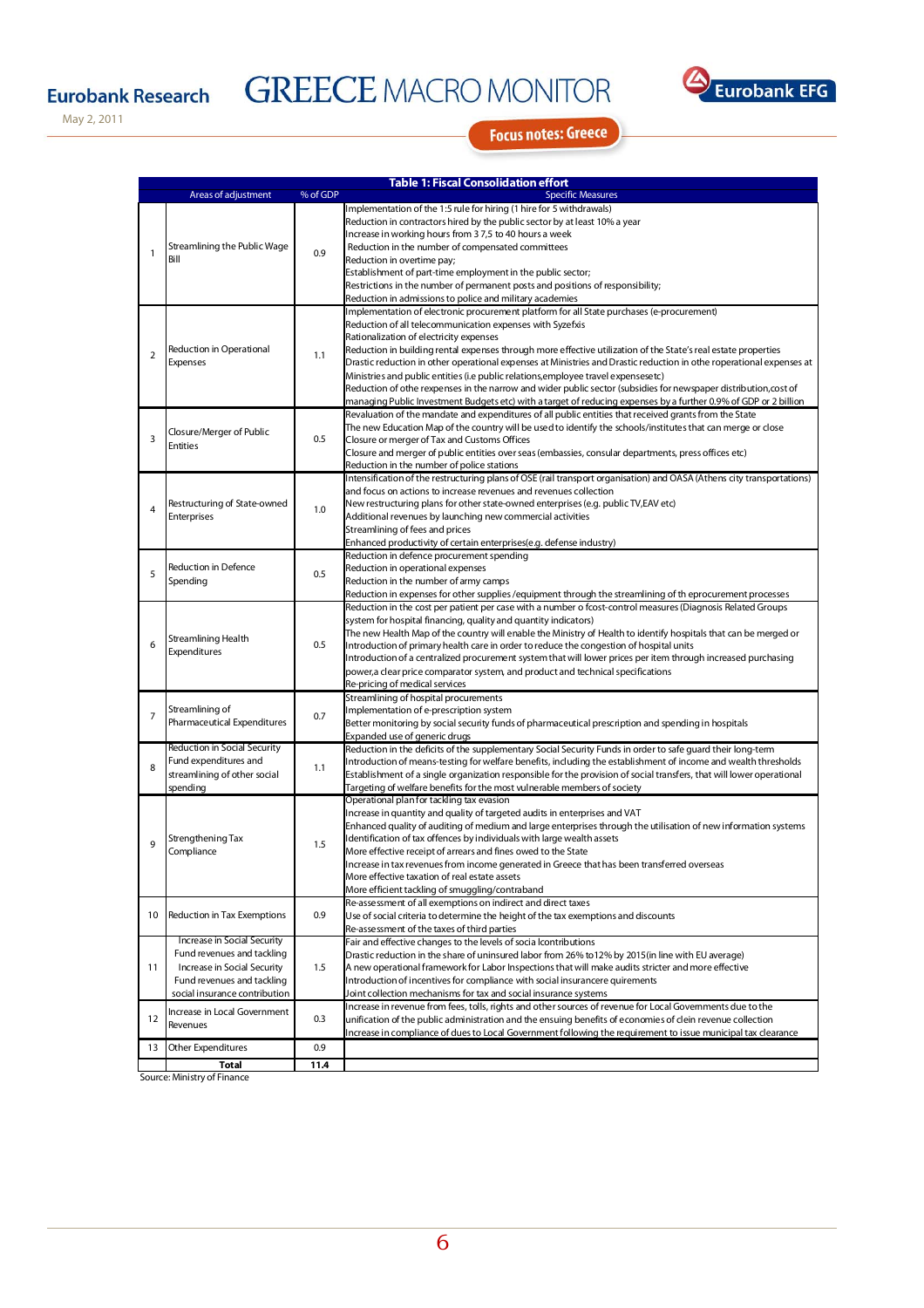# **GREECE MACRO MONITOR**



May 2, 2011

### **Focus notes: Greece**

| Table 2: Projected Transactions in 2011-2015 |                                     |                                                                 |                                         |                                                                 |  |  |
|----------------------------------------------|-------------------------------------|-----------------------------------------------------------------|-----------------------------------------|-----------------------------------------------------------------|--|--|
| Year                                         | <b>Estimated</b><br><b>Revenues</b> | Firm / Organization / Real Estate /<br>Infrastructure / License | Currently<br>under state<br>control (%) | <b>Method</b>                                                   |  |  |
|                                              |                                     | Athens International Airport                                    | 55%                                     | Extension of concession agreement                               |  |  |
|                                              |                                     | Hellenic Defence Systems                                        | 100%                                    | duration<br>Sale to Strategic Investor                          |  |  |
|                                              |                                     | <b>State Lottery Tickets</b>                                    | 100%                                    | Partial Privatization and introduction<br>of strategic investor |  |  |
| 2011                                         |                                     | Public Gas Corporation (DEPA)                                   | 65%                                     | Sale of Shares                                                  |  |  |
|                                              | €2-4 bn                             | <b>TRAINOSE</b>                                                 | 100%                                    | Sale to Strategic Investor                                      |  |  |
|                                              |                                     | LARCO (nickelmining industry)                                   | 55%                                     | Sale to Strategic Investor                                      |  |  |
|                                              |                                     | Hellenic Horse Racing Corporation                               | 100%                                    | Sale to Strategic Investor                                      |  |  |
|                                              |                                     | Casino of Parnitha (Mont Parnes)                                | 49%                                     | Sale to Strategic Investor                                      |  |  |
|                                              |                                     | Hellenic Telecommunications                                     | 16%                                     | Sale of Shares                                                  |  |  |
|                                              |                                     | Frequency Spectrum -Mobile Licences                             | 100%                                    | Sale of concession SPV                                          |  |  |
|                                              |                                     | Hellenic S.A                                                    | 100%                                    | Sale of concession SPV                                          |  |  |
|                                              |                                     | Real Estate Investment -Portfolio I                             | 100%                                    | Sale of concession SPV                                          |  |  |
|                                              | €5.5-7.5 bn                         | Athens International Airport                                    | 55%                                     | Sale of Strategic Stake                                         |  |  |
|                                              |                                     | Egnatias Odos Motorway                                          | 100%                                    | Sale of concession SPV                                          |  |  |
|                                              |                                     | <b>Hellenic Post</b>                                            | 90%                                     | Sale to Strategic Investor                                      |  |  |
|                                              |                                     | Ports-Portfolio I                                               | 77-100%                                 | Sale of concession SPV                                          |  |  |
|                                              |                                     | Athens Water Supply and Sewerage Company<br>(EYDAP)             | 61%                                     | Sale to Strategic Investor                                      |  |  |
|                                              |                                     | Thessaloniki Water Supply and Sewerage<br>Company (EYATH)       | 74%                                     | Sale to Strategic Investor                                      |  |  |
|                                              |                                     | Hellenic Vehicle Industry S.A. (ELBO)                           | 51%                                     | Sale to Strategic Investor                                      |  |  |
| 2012                                         |                                     | Consignment Fund                                                | 100%                                    | Saleof banking operation after<br>consignment activity spun-off |  |  |
|                                              |                                     | Public Power Corporation (DEH)                                  | 51%                                     | Saleof Shares                                                   |  |  |
|                                              |                                     | Hellenic Football Prognostics Organisation<br>(OPAP)            | 34%                                     | Sale to Strategic Investor                                      |  |  |
|                                              |                                     | <b>Hellenic Motorways</b>                                       | 100%                                    | Sale of concession SPV                                          |  |  |
|                                              |                                     | Regional Airports-Portfolio I                                   | 100%                                    | Sale of concession SPV                                          |  |  |
|                                              |                                     | Hellenic S.A -Part II                                           | 100%                                    | Sale of concession SPV                                          |  |  |
|                                              |                                     | Real Estate Investment -Portfolios II and III                   | 100%                                    | Sale of concession SPV                                          |  |  |
|                                              |                                     | Frequency Spectrum –Digital Dividend I                          | 100%                                    | Sale of concession SPV                                          |  |  |
|                                              | €4.5-5.5 bn                         | Participation in Banks (Alpha, Peiraeus, Attiki)                |                                         | Sale of Shares through ATHEX                                    |  |  |
|                                              |                                     | Agricultural Bank of Greece                                     | 76%                                     | Sale to Strategic Investor                                      |  |  |
|                                              |                                     | Hellenic Postbank                                               | 34%                                     | Sale to Strategic Investor                                      |  |  |
| 2013                                         |                                     | Regional Airports - Portfolio II                                | 100%                                    | Sale of concession SPV                                          |  |  |
|                                              |                                     | Ports-Portfolioll                                               | 77-100%                                 | Sale of Strategic Stakes                                        |  |  |
|                                              |                                     | Real Estate Investment-PortfoliolV                              | 100%                                    | Sale of concession SPV                                          |  |  |
|                                              |                                     | Frequency Spectrum - Digital Dividend I                         | 100%                                    | Sale of concession SPV                                          |  |  |

## Source: Ministry of Finance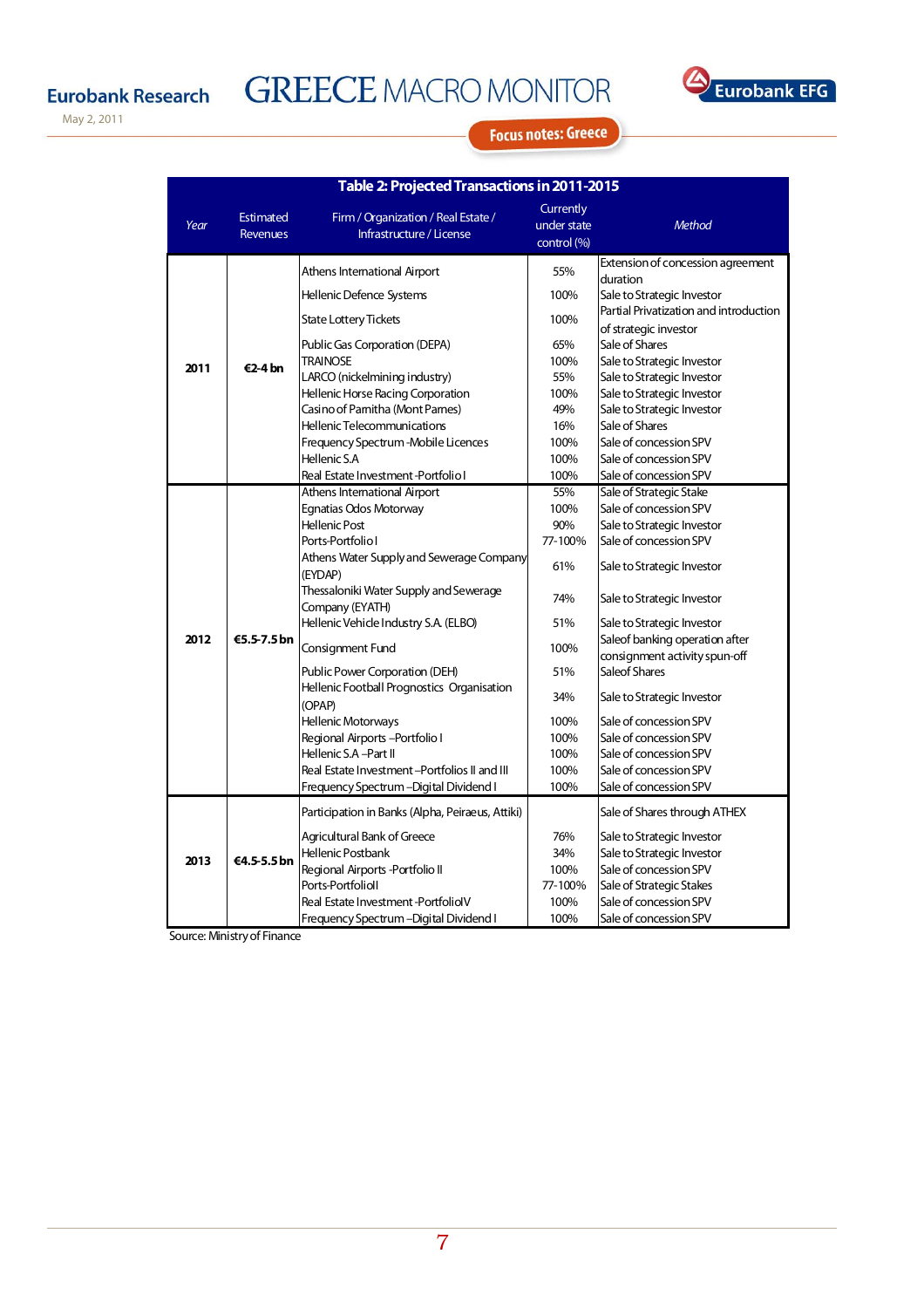**GREECE MACRO MONITOR** 



May 2, 2011

## **Focus notes: Greece**

| <b>Table 3: Greece-Key Indicators</b>                                          |                  |         |         |  |  |  |
|--------------------------------------------------------------------------------|------------------|---------|---------|--|--|--|
|                                                                                | Last             | ytd     | 2009    |  |  |  |
| <b>Macroeconomic indicators</b>                                                |                  |         |         |  |  |  |
| GDP growth (%YoY)                                                              | $-6.6$ (Q4 10)   | -4.5    | $-2.0$  |  |  |  |
| <b>CPI</b>                                                                     | 4.5 (March 11)   | 1.2     | 4.7     |  |  |  |
| Unemployment growth                                                            | 15.1 (Jan 10)    | 33.1    | 1.3     |  |  |  |
| Labor Cost (%YoY)                                                              | $-4.2$ (Q4 10)   | $-4.2$  | 3.6     |  |  |  |
| Economic Sentiment (index level-period average)                                | 74.2 (April 11)  | 77.0    | 76.3    |  |  |  |
| <b>Consumer-vigor indicators</b>                                               |                  |         |         |  |  |  |
| Private consumption in constant prices (% YoY)                                 | $-8.6$ (Q4 10)   | $-8.6$  | $-2.2$  |  |  |  |
| Retail sales excl. fuels & lubricants volume (% YoY)                           | $-11.5$ (Feb 11) | $-10.3$ | $-0.9$  |  |  |  |
| New private passenger car registrations (% YoY)                                | -55.2 (March 11) | 131.1   | 22.0    |  |  |  |
| Consumer confidence (index level - period average)                             | -70.0 (April 11) | $-68.1$ | $-45.7$ |  |  |  |
| Retail trade expectations (index level - period average)                       | -30.5 (April 11) | $-26.3$ | $-15.4$ |  |  |  |
| Industrial-activity indicators                                                 |                  |         |         |  |  |  |
| Industrial production (% YoY)                                                  | -5.0 (Feb 11)    | $-2.9$  | $-17.4$ |  |  |  |
| Capacity utilization in industry (index level -period average rate)            | 68.0 (Feb 11)    | 68.4    | 70.5    |  |  |  |
| Industrial confidence (index level - period average)                           | -21.1 (April 11) | 1.0     | $-28.1$ |  |  |  |
| Manufacturing PMI (index level - period average)                               | 45.4 (March 11)  | 43.7    | 45.4    |  |  |  |
| Construction sector & other investment-activity indicators                     |                  |         |         |  |  |  |
| Cross fixed capital formation in constant prices (% YoY)                       | $-7.6$ (Q4 10)   | $-7.6$  | $-15.1$ |  |  |  |
| Housing investment in constant prices (% YoY)                                  | $-18.5$ (Q4 10)  | $-18.5$ | $-23.0$ |  |  |  |
| Other construction in constant prices (% YoY)                                  | 35.3 (Q4 10)     | 35.3    | $-16.7$ |  |  |  |
| Private building permits volume (% YoY)                                        | $-31.4$ (Nov 10) | $-39.9$ | $-22.6$ |  |  |  |
| Construction confidence (index level - period average)                         | -71.0 (April 11) | $-66.4$ | $-39.5$ |  |  |  |
| <b>Balance-of-Payments statistics (euro-terms)</b>                             |                  |         |         |  |  |  |
| Tourism revenues (% YoY)                                                       | $-1.9$ (Feb 11)  | 6.2     | $-10.2$ |  |  |  |
| Transportation revenues (% YoY)                                                | $-4.1$ (Feb 11)  | $-13.4$ | $-7.9$  |  |  |  |
| Customs-based statistics ( € - terms)                                          |                  |         |         |  |  |  |
| Goods exports (% YoY)                                                          | 35.2 (Feb 11)    | $-21.2$ | $-3.2$  |  |  |  |
| Goods exports to EU (% YoY)                                                    | 34.2 (Feb 11)    | $-0.2$  | 4.2     |  |  |  |
| Goods exports to non-EU countries (% YoY)                                      | 37.0 (Feb 11)    | $-43.1$ | $-14.4$ |  |  |  |
| Goods imports (% YoY)                                                          | $-17.3$ (Feb 11) | $-21.1$ | 1.0     |  |  |  |
| Goods imports from EU (% YoY)                                                  | $-13.3$ (Feb 11) | $-8.7$  | $-7.8$  |  |  |  |
| Goods imports from non-EU countries (% YoY)                                    | -22.5 (Feb 11)   | $-26.7$ | 1.1     |  |  |  |
| Domestic MFI credit to domestic enterprises & households (oustanding balances) |                  |         |         |  |  |  |
| Private sector (% YoY)                                                         | $-0.3$ (Feb 11)  | $-0.4$  | 1.5     |  |  |  |
| Enterprises (% YoY)                                                            | 0.9 (Feb 11)     | $-0.3$  | 1.0     |  |  |  |
| Households (% YoY)                                                             | $-1.6$ (Feb 11)  | $-0.5$  | 1.9     |  |  |  |
| Housing loans (% YoY)                                                          | $-1.1$ (Feb 11)  | $-0.5$  | 3.7     |  |  |  |
| Consumer credit (% YoY)                                                        | -4.2 (Feb 11)    | $-0.6$  | $-1.6$  |  |  |  |
| Private-sector credit out standing (% GDP) *                                   |                  |         |         |  |  |  |
| Total domestic enterprices & households                                        | 113.7 (Feb 11)   |         | 106.6   |  |  |  |
| Domestic households                                                            | 51.9 (Feb 11)    |         | 50.2    |  |  |  |

Source: Hellenic Statistical Authority, Bank of Greece, ECOWIN

\* IMF's nominal GDP projection for 2011 was used. The respective number is €225.7 bn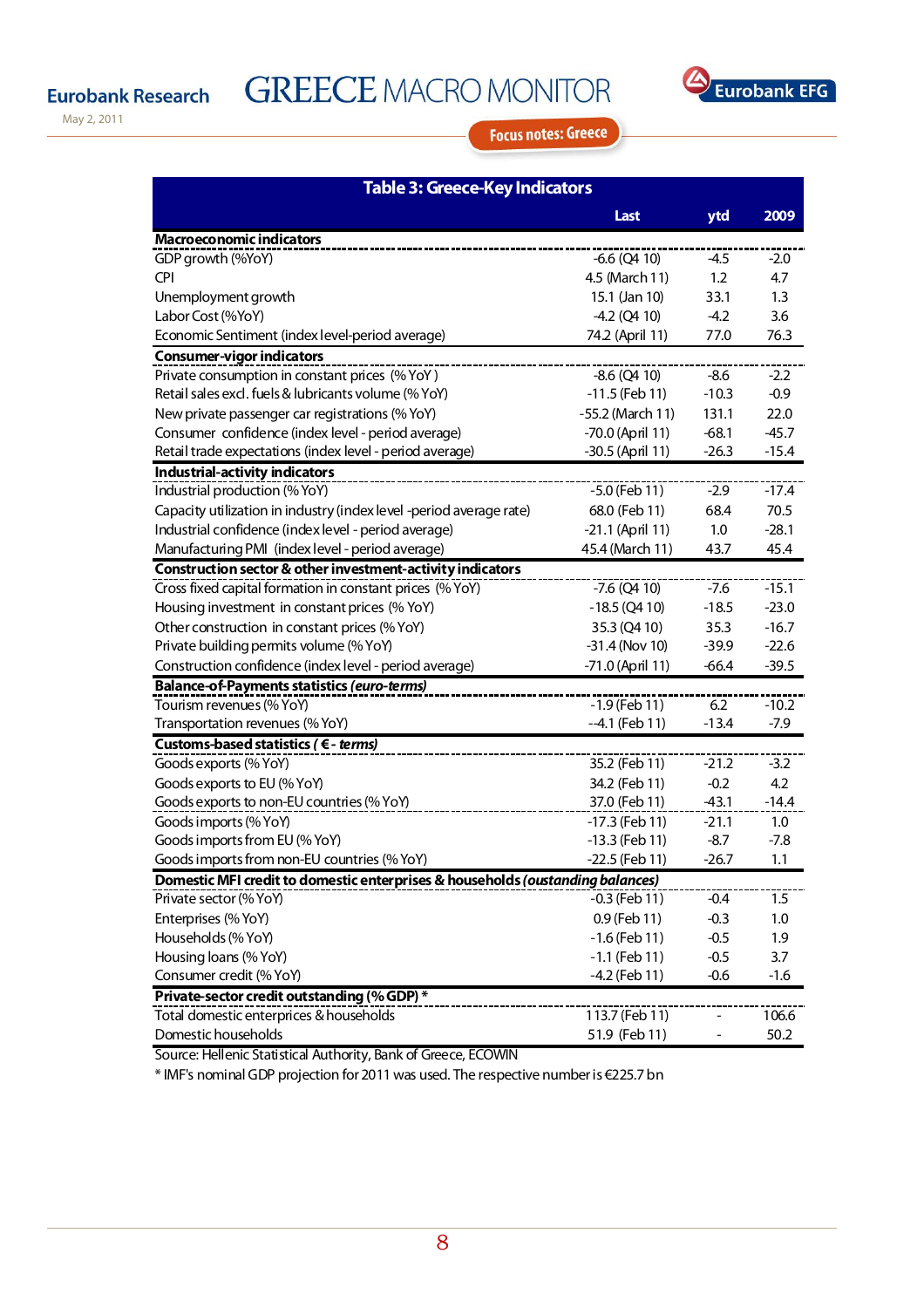# **GREECE MACRO MONITOR**



May 2, 2011

**Focus notes: Greece** 

| Table 4: EC/ECB/IMF Baseline Scenario |         |           |        |         |         |        |       |        |
|---------------------------------------|---------|-----------|--------|---------|---------|--------|-------|--------|
|                                       | 2009    | 2010      | 2011   | 2012    | 2013    | 2014   | 2015  | 2020   |
| GDPGrowth <sup>(%)</sup>              | $-20$   | $-45$     | -30    | 1.1     | 21      | 21     | 27    | 30     |
| GDP deflator (%)                      | 1.5     | 23        | 1.6    | 0.4     | 0.8     | 1.2    | 0.6   | 1.8    |
| Nominal GDP ( $\in$ bn)               | 235.0   | 229.0     | 226.0  | 229.0   | 236.0   | 244.0  | 252.0 | 315.0  |
| Current Account (%GDP)                | $-11.0$ | $-105$    | $-82$  | $-7.1$  | $-66$   | $-5.5$ | -44   | ---    |
| Interest Rate (%)                     | 4.8     | 4.9       | 4.6    | 5.0     | 5.4     | 5.7    | 5.7   | 5.9    |
| Bund Rate (bps)                       | ---     | 225.0     | 275.0  | 350.0   | 350.0   | 350.0  | 350.0 | 350.0  |
| Spread over Bund (bps)                |         | 550.0     | 525.0  | 350.0   | 300.0   | 300.0  | 300.0 | 250.0  |
| Interest Expense (€ bn)               | 124     | 14.6      | 15.1   | 17.3    | 19.7    | 21.2   | 21.4  | 23.7   |
| Interest Expense (%GDP)               | 53      | 6.4       | 6.7    | 7.5     | 83      | 8.7    | 8.5   | 7.5    |
| Primary Expenditure (%GDP)            | 47.9    | 43.5      | 44.0   | 41.7    | 38.5    | 33.2   | 32.2  | 30.5   |
| General Government Revenue (%GDP)     | 37.8    | 40.4      | 43.1   | 42.8    | 42.0    | 39.3   | 38.5  | 36.5   |
| Primary Balance (%GDP)                | $-10.1$ | $-32$     | $-0.9$ | 1.0     | 35      | 6.0    | 63    | 5.9    |
| General Government Deficit (%CDP)     | $-15.4$ | $-10.5$ * | $-7.5$ | $-65$   | $-4.8$  | $-26$  | $-21$ | $-1.6$ |
| General Government Deficit (€ bn)     | $-362$  | $-220$    | $-169$ | $-14.9$ | $-11.3$ | $-6.3$ | $-53$ | $-50$  |
| General Government Debt (%GDP)        | 127.0   | 143.0     | 153.0  | 159.0   | 158.0   | 154.0  | 151.0 | 130.0  |
| General Government Debt (€bn)         | 298.0   | 327.0     | 345.0  | 364.0   | 373.0   | 375.0  | 381.0 | 409.0  |

Note: \*Updated after Eurostat's deficit and public debt announcement of April 26th 2011 (EDP procedure)

Source: 3rd Review of the EC/ECB/IMF Adjustment Programme for Greece, Eurostat